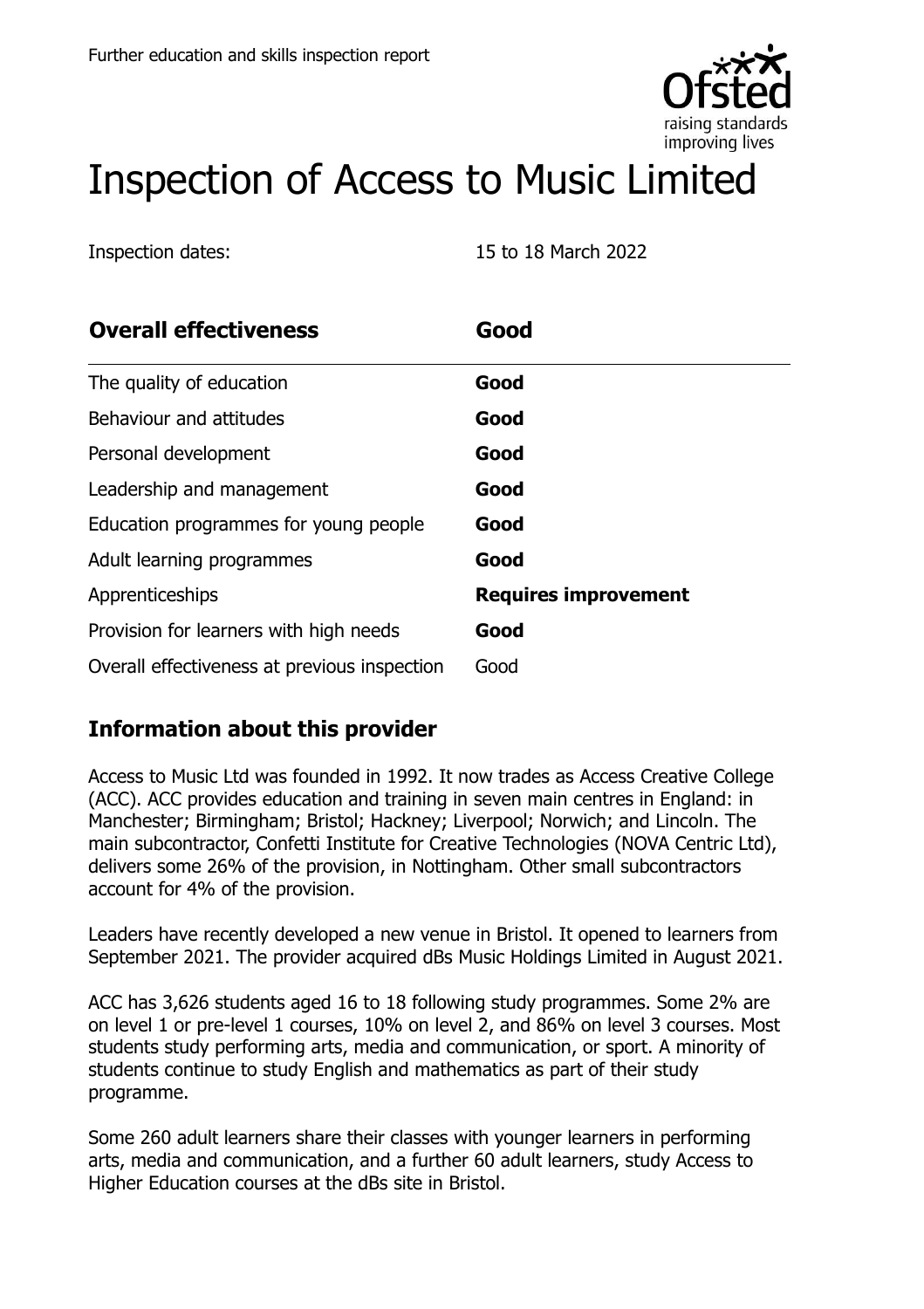

There are 84 students who attract high needs funding. They access creative and sporting courses from level 1 to level 3.

In February 2020, the college assumed direct contractual responsibility for a range of creative apprenticeships, from the National College for the Creative Industries (NCCI). Around 106 apprentices work across the whole of England. Some 7% are on intermediate level, 93% at advanced level. Apprenticeships are broadly evenly spread between the age groups: 16 to 18 and 19+.

#### **What is it like to be a learner with this provider?**

Learners are inspired by attending the college. Learners and apprentices appreciate the knowledge and current industrial experience of their teachers and trainers, which motivates them to achieve their best. They value the new technical, theoretical, and wider vocational skills and knowledge that they acquire.

Learners benefit from learning in a wide range of high-quality practical teaching facilities, such as computer workshops, sound and recording studios, rehearsal stages, and excellent sporting facilities. Learners can borrow expensive pieces of equipment and musical instruments to extend and improve their knowledge. They are motivated by working in learning environments that match industry standards.

Most learners benefit from high-quality work experience, or realistic work-related projects. Sports students acquire an in-depth knowledge of the industry from frequent talks from sports reporters, podcasters and coaches within sport.

Learners are supported well by staff if they need help. Staff deal swiftly and confidently with any concerns students have. Students benefit from opportunities to explore their understanding of consent and healthy relationships in a mature and age-appropriate way. Adult learners are supported to balance family and academic commitments well. Learners find staff approachable and appreciate how they make time to listen to them.

Learners benefit from the strong culture of mutual respect and understanding that leaders and managers have created. Learners have a deep understanding of equality and diversity, and many demonstrate this within their work. Staff create a calm and inclusive environment in which most students and apprentices can study and learn. Learners are treated fairly.

Learners respect and support each other when working in the classroom, in small groups and in sporting teams. Learning assistants support learners who have high needs well to manage their behaviour themselves. Younger students develop their confidence and become more independent and responsible as they progress through their course. They attend activities and access online resources that promote wellbeing and healthy lifestyles.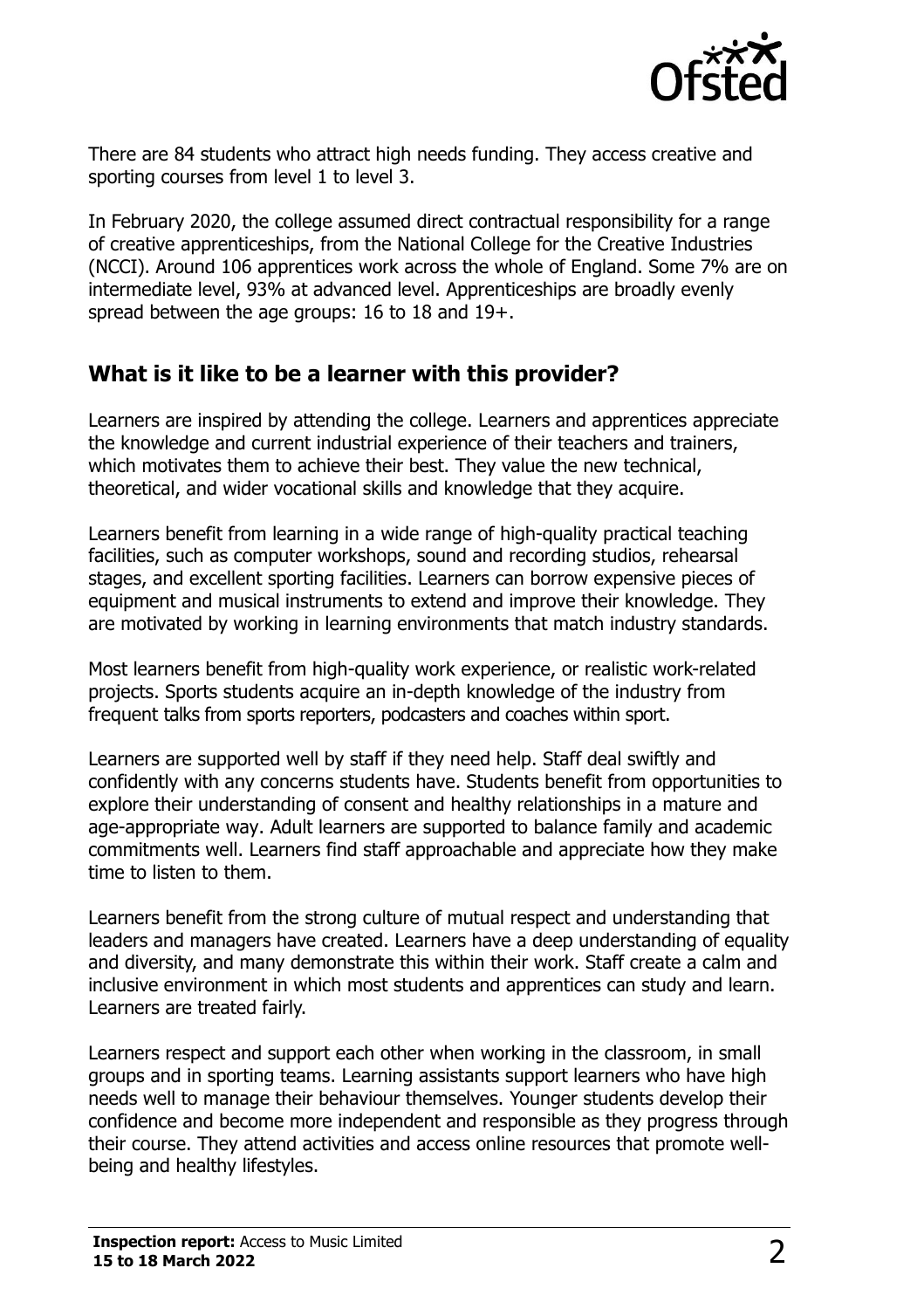

Leaders work hard to establish the importance of high attendance and punctuality. Most learners and apprentices understand the importance of attendance in preparing them for employment and in supporting their learning. Teachers support students to catch up with their work if they miss lessons. Although attendance has improved since the easing of restrictions, too many learners still miss lessons.

Apprentices gain the skills they need to become competent in their job roles. They do not yet receive the quality of teaching and precise targets they need to make swift progress from their starting points.

Teachers and trainers use their industry experiences well to demonstrate to learners and apprentices the expected standards of behaviour. For example, students develop self-discipline, respect and teamworking ethos when working in bands, sporting teams or on collaborative projects.

Learners and apprentices feel safe at college and in the working environment. For example, learners on music courses wear appropriate ear protectors. Learners have a good understanding of cyber security. They know how to stay safe when using social media. Apprentices adopt safe working practices at work. Most learners and apprentices understand how to protect themselves from radicalisation and extremist views.

#### **What does the provider do well and what does it need to do better?**

Governors, leaders, and managers are ambitious for all learners. They recruit many learners from socially disadvantaged backgrounds. They work tirelessly to ensure that all learners, irrespective of background, develop the knowledge, skills and behaviours to thrive in the creative and sporting sectors. In so doing, they provide exciting opportunities for learners.

Leaders and managers have a clear, rich, and well-articulated vision for the curriculum they offer. They are acutely aware of the need to provide a broad curriculum, which prepares students for the wide range of job opportunities within the creative and sporting sectors. At the same time, they teach a curriculum which matches the interests, skills and abilities of their learners. As a result, most learners gain employment in the sector to which they aspire.

Leaders and managers work well with employers and subcontractors to develop the curriculum. They meet regularly to discuss courses and how to develop them to meet the needs of the sector. Senior managers are dynamic and have expanded their curriculum wisely to reflect recent changes in the media and communication industry. For example, they have successfully introduced courses in games design and e-sports.

The board, which carries out the governance function, is highly effective. Skilled, experienced, and motivated members challenge and support leaders well to develop strategy and to improve performance. They know the college well, and accurately understand its strengths and areas for improvement.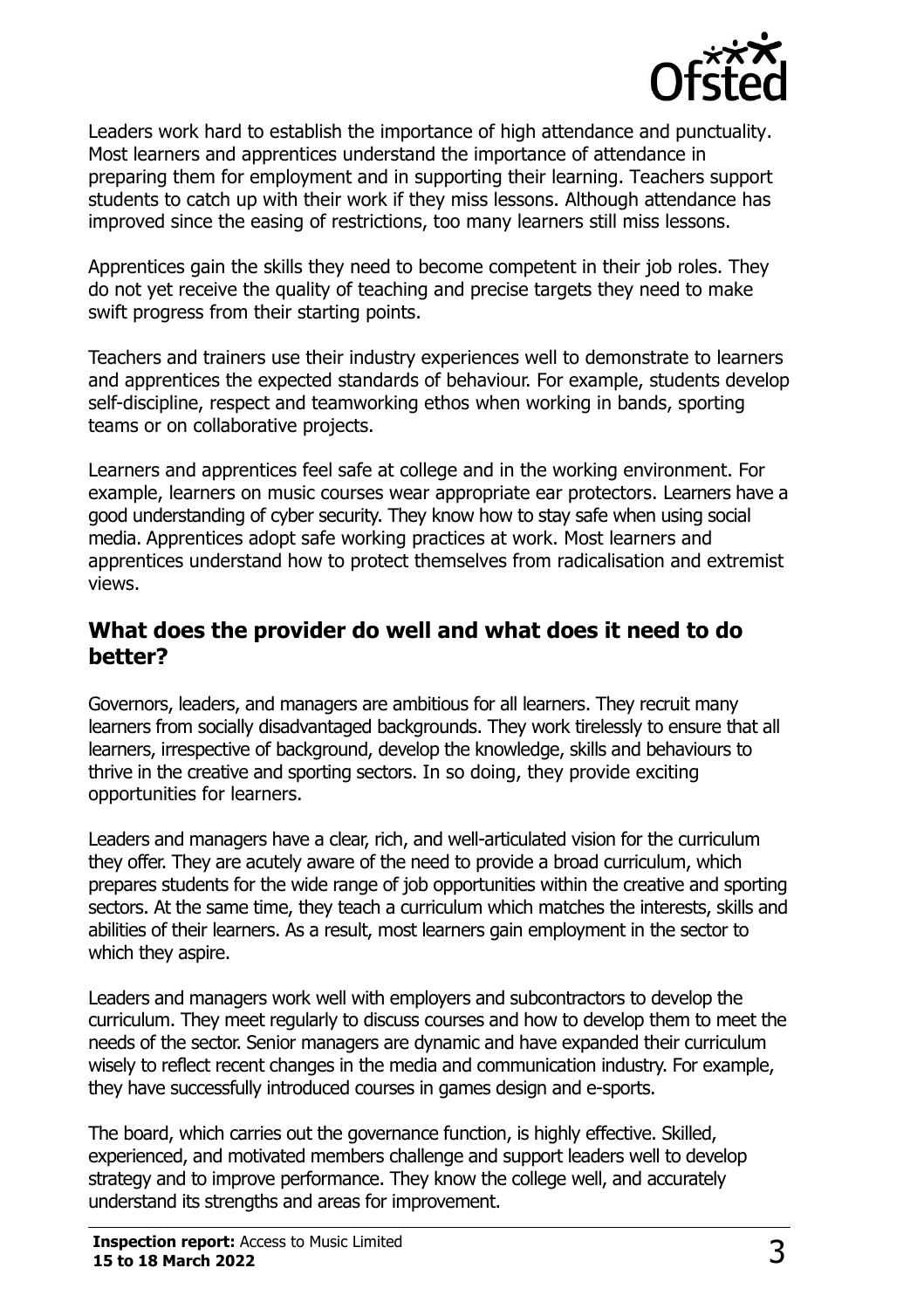

As the college has expanded in size, and the curriculum has diversified, leaders and managers have maintained the quality of education through the effective use of management information, close management of subcontractors, and high-quality professional development and training.

Leaders monitor learners' progress, attendance, and satisfaction regularly by course and by site. In nearly all cases, their actions lead to improvements. More than 90% of learners remain on their courses, and a similar proportion achieve their vocational qualification. Although learners' attendance for the site in London is lower than on the other sites, the gap is narrowing. During the restrictions, attendance for the college fell to below 80%. Leaders have successfully improved attendance to some 86% but rightly recognise that there is still more work to do.

Leaders and managers have highly effective relationships with their subcontractors. Subcontractors participate fully in the quality-improvement mechanisms. Leaders act swiftly if issues are identified in the quality of subcontracted provision. Leaders have reduced the number of subcontractors, and those that remain perform at a good standard.

Leaders and managers design the professional development programme skilfully. They ensure that teachers maintain and refresh their industrial knowledge. Teachers and trainers continue to work in the sector. New or unqualified teachers swiftly undertake appropriate qualifications. Leaders establish frequent opportunities for teachers to understand and share good practice. As part of this programme, senior leaders have established an annual curriculum summit. As a result, teachers' subject expertise and teaching knowledge develop well. Most teaching across sites, subjects and levels is good.

Leaders and managers consider thoroughly the workload and well-being of their staff. They act swiftly to address work-related issues. They have developed new staff roles to ensure the learner experience improves. For example, they have introduced the role of pastoral managers. These additional staff allow teachers to focus upon their classroom roles and to provide specialists to support learners with their personal challenges, particularly during the pandemic.

Teachers plan their teaching carefully and logically, so that students and apprentices initially develop the essential skills and knowledge they need before moving on to more complex work. For example, adult learners on level 3 creative sound and music technology and production learn about theory and composition, before creating their own sound designs. Creative venue technician apprentices learn health and safety and electrical fundamentals at the start before moving to work independently on lighting and sound.

Teachers and trainers use their extensive skills and experience from industry to inform their teaching. They teach learners practical skills to high standards through clear explanation, demonstration, and repetition, so that the skills become automatic. As a result, learners become competent in the skills they need for their next steps in learning or employment. For example, teachers in music production are highly competent in the use of industry software such as 'Logic Pro' and 'Construct 3' and can help the learners to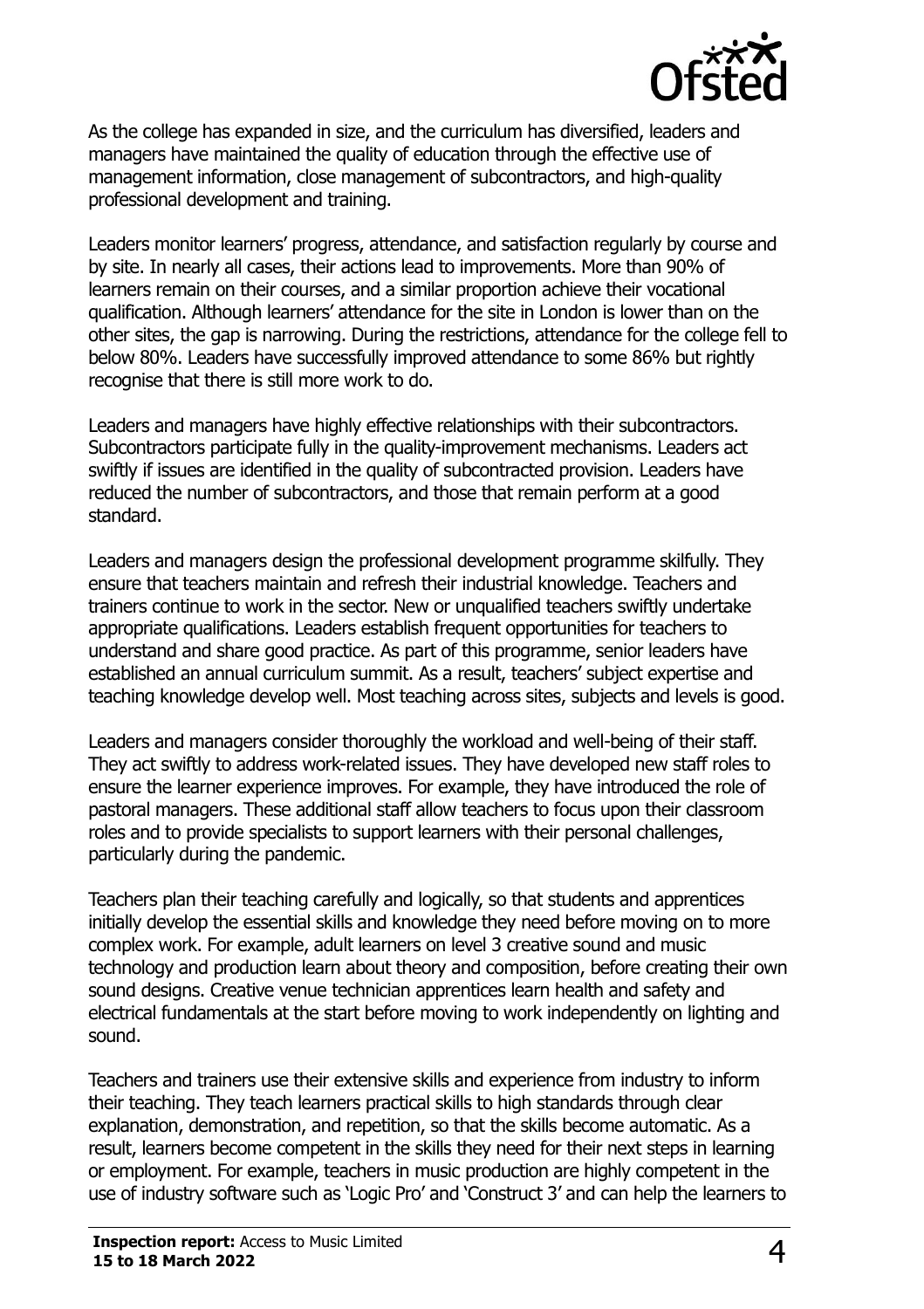

achieve complex mixing and recording solutions. Within sport, learners use cameras and software to analyse their performance. This enables them to understand better the technology involved in sport, and to use it effectively to improve their performance.

Most teachers use questioning, repetition, and assessment appropriately to ensure that learners and apprentices remember what they have been taught. They also use this information to evaluate the progress their learners are making and to provide clear and precise feedback to learners. They plan further teaching where assessment identifies gaps in learners' understanding.

Most apprentices can apply what they know to the workplace well. They become competent in their job role and can work across disciplines. Staff do not consider apprentices' starting points when planning the curriculum or setting targets. Trainers ask apprentices to complete tasks without teaching the topic in advance. As result, apprentices do not make the progress of which they are capable. Too many apprentices make slow progress from their starting points.

For learners who have high needs, staff work closely with community partners, such as local schools, local authorities, employers, and parents, to ensure the provision matches the needs of students. Transition into the college is smooth and effective. Managers ensure that most learners benefit from an individualised curriculum, which balances well the development of independence, vocational skills, and preparation for next steps. Teachers and support assistants work well together. Most students make good progress.

In adult learning, many learners share the same good quality of education which is offered to young people. In addition, adult learners benefit from well-designed Access to Higher Education courses. Leaders ensure that these courses develop both highly relevant vocational skills combined with appropriate study skills. For example, adult learners develop the skills to build virtual-reality games, use games engines, and learn 3D modelling techniques. They also develop advanced essay writing skills and can use the Harvard referencing system appropriately, which is very useful for progression into higher education.

Most young and adult learners achieve their vocational qualifications with a high proportion of higher grades. Nearly all learners, including those with high needs, move into higher education or paid employment. Apprentices and students in sport gain additional qualifications, such as in health and safety and coaching, which are valuable in the workplace.

Teachers and trainers do not develop learners' English and mathematics skills well enough in vocational subjects. While most teachers provide learners with feedback on their written work on spelling, punctuation, and grammar errors, they do not routinely provide learners with strategies to improve their written English skills. As a result, learners continue to make the same mistakes over time.

Leaders and managers have implemented an effective personal development curriculum for young people and adults. Managers provide a curriculum that supports the development of their learners' character well. For example, learners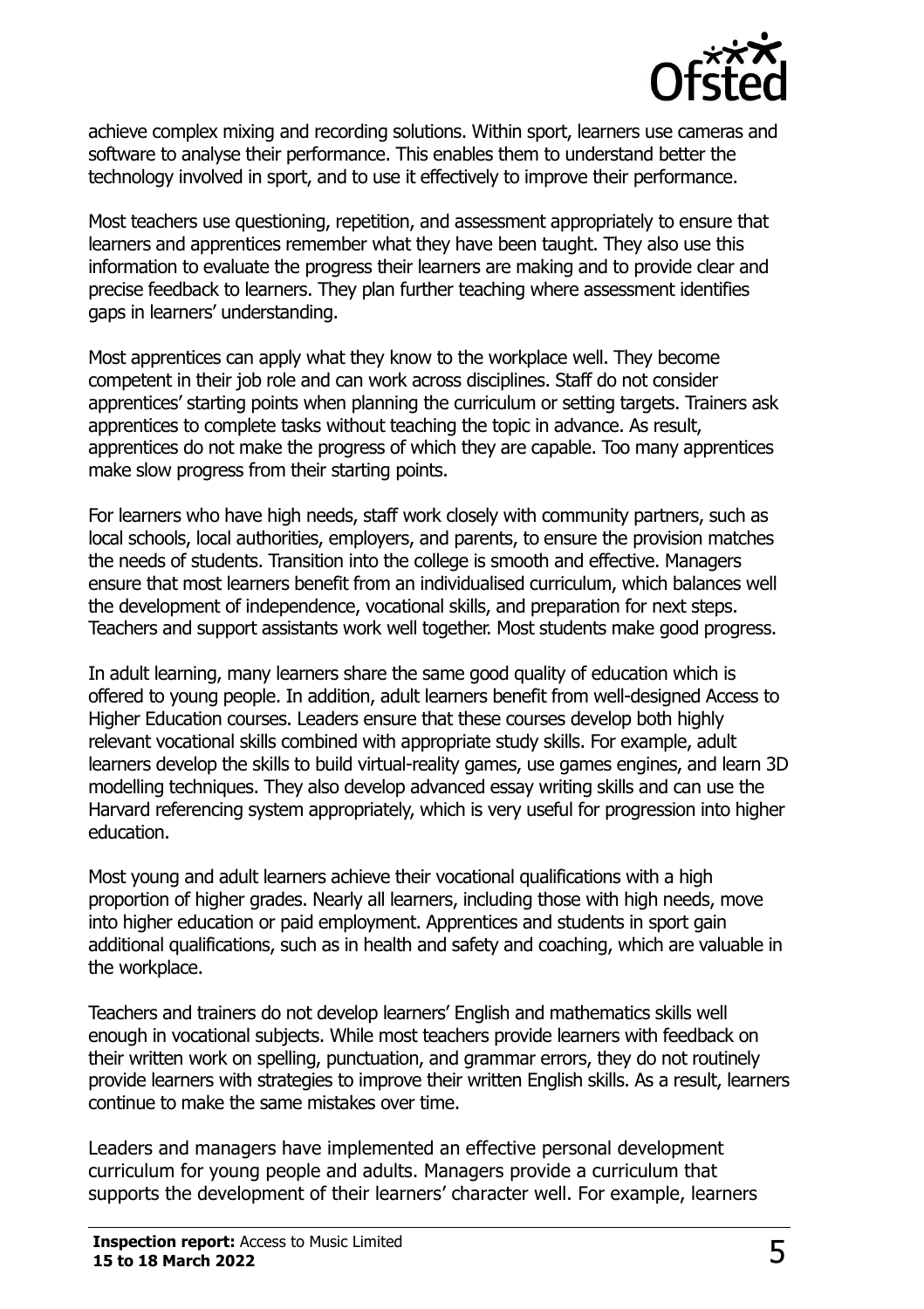

develop resilience. In level 2 film making, learners make a trailer for a movie. They then submit it for peer review. Teachers support them to make and accept constructive criticism.

Leaders and managers rightly prioritise the provision of ongoing careers guidance for students and apprentices. Managers provide inspirational events and activities throughout the year to help learners identify their next steps and to gain an insight into their intended careers. Staff help learners to build up a body of work relating to their chosen industry over time. Staff adapt the advice to meet the needs of the learner. For example, there is specific and different advice for students considering higher education, self-employment, freelance work, or jobs with an employer. Most students and apprentices are clear about their next steps and most students and apprentices achieve them.

Leaders and managers provide a curriculum that helps to prepare learners for life in modern Britain. Learners understand the importance of diversity and how it relates to their intended industry. For example, in level 3 music production teachers demonstrate the diversity of the music industry by introducing or highlighting a variety of genres. Learners build a critical appreciation of the history and technical structure of music from different communities.

In level 3 games design, learners carefully consider their responsibilities in keeping themselves and others safe in the context of the industry. Learners discuss the issue of violence in video games and how this could impact on mental health. As a result, they understand the moral issue and the influential role that artists have on young audiences. As a result, learners reflect wisely on the power of the creative industry and its associated responsibilities.

## **Safeguarding**

The arrangements for safeguarding are effective.

Leaders have ensured that staff responsible for safeguarding are appropriately trained, including those in subcontracted provision. They have established strong links with external agencies that they use to support students or apprentices with safeguarding concerns. They understand and are alert to local issues such as county lines, gang cultures, and suicide awareness. They take seriously issues around sexual harassment and peer-on-peer abuse.

Safeguarding staff have effective processes for recording incidents, and they take appropriate action, involving external agencies when appropriate. Staff reflect on these instances well and make refinements to procedures.

Leaders ensure that staff are recruited safely and follow safer recruitment procedures. All new staff receive appropriate training, and existing staff have refresher training to ensure that their knowledge is current.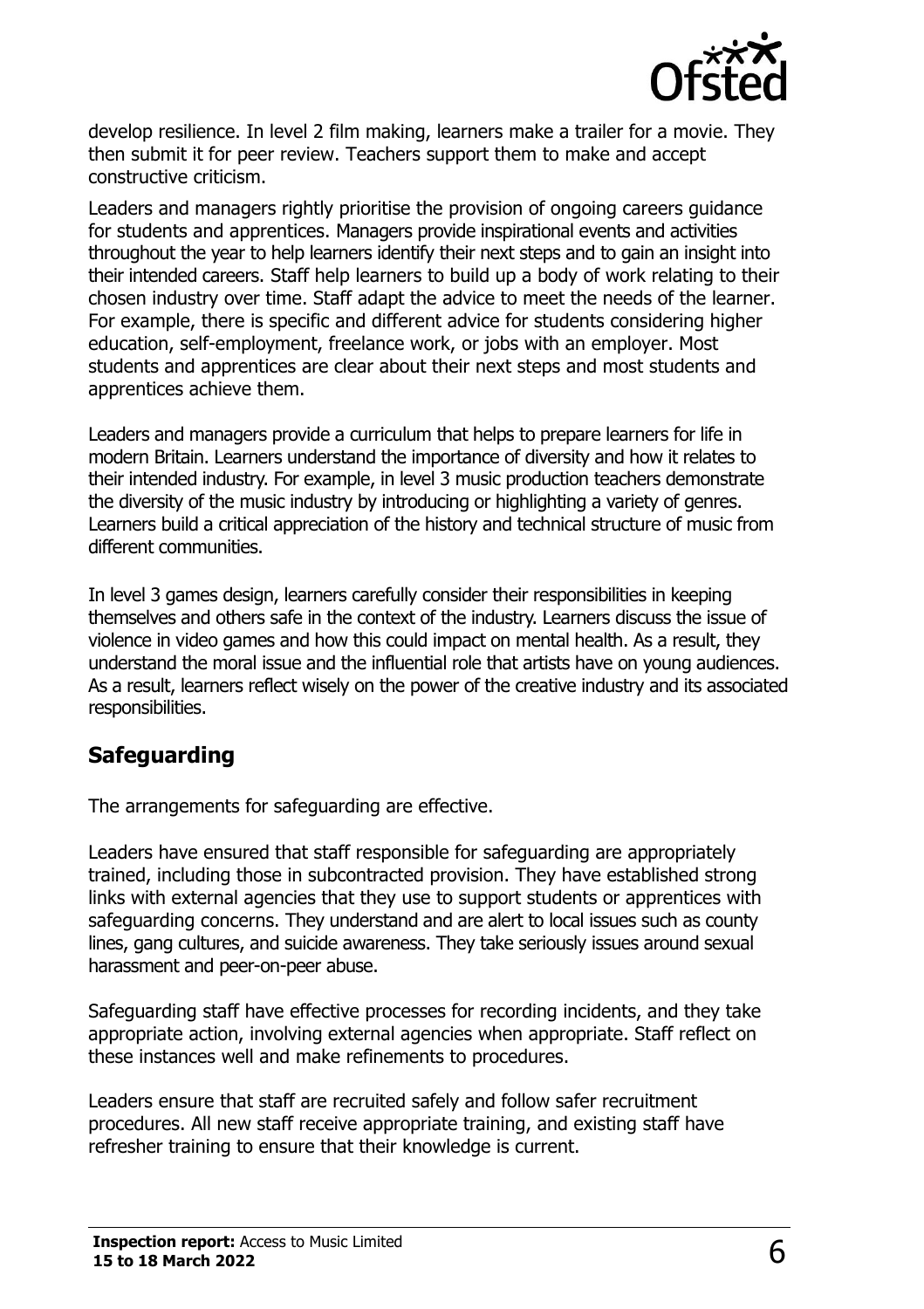

Leaders provide appropriate physical controls on each site, and computer security for the extensive networks used by learners. They ensure safe working practices at work, including when apprentices work with electrical equipment.

## **What does the provider need to do to improve?**

- Leaders and managers need to ensure apprentices make swifter progress from their starting points by:
	- establishing and using apprentices' starting points to plan what they are going to teach
	- **EXEDENT** ensuring that trainers provide the apprentices with the knowledge they need before setting tasks or assessments for completion.
- Leaders and managers need to ensure that all learners and apprentices improve their numeracy and literacy skills through their vocational programmes.
- Leaders and managers must accelerate improvements in learners' attendance and narrow the gaps in attendance between sites.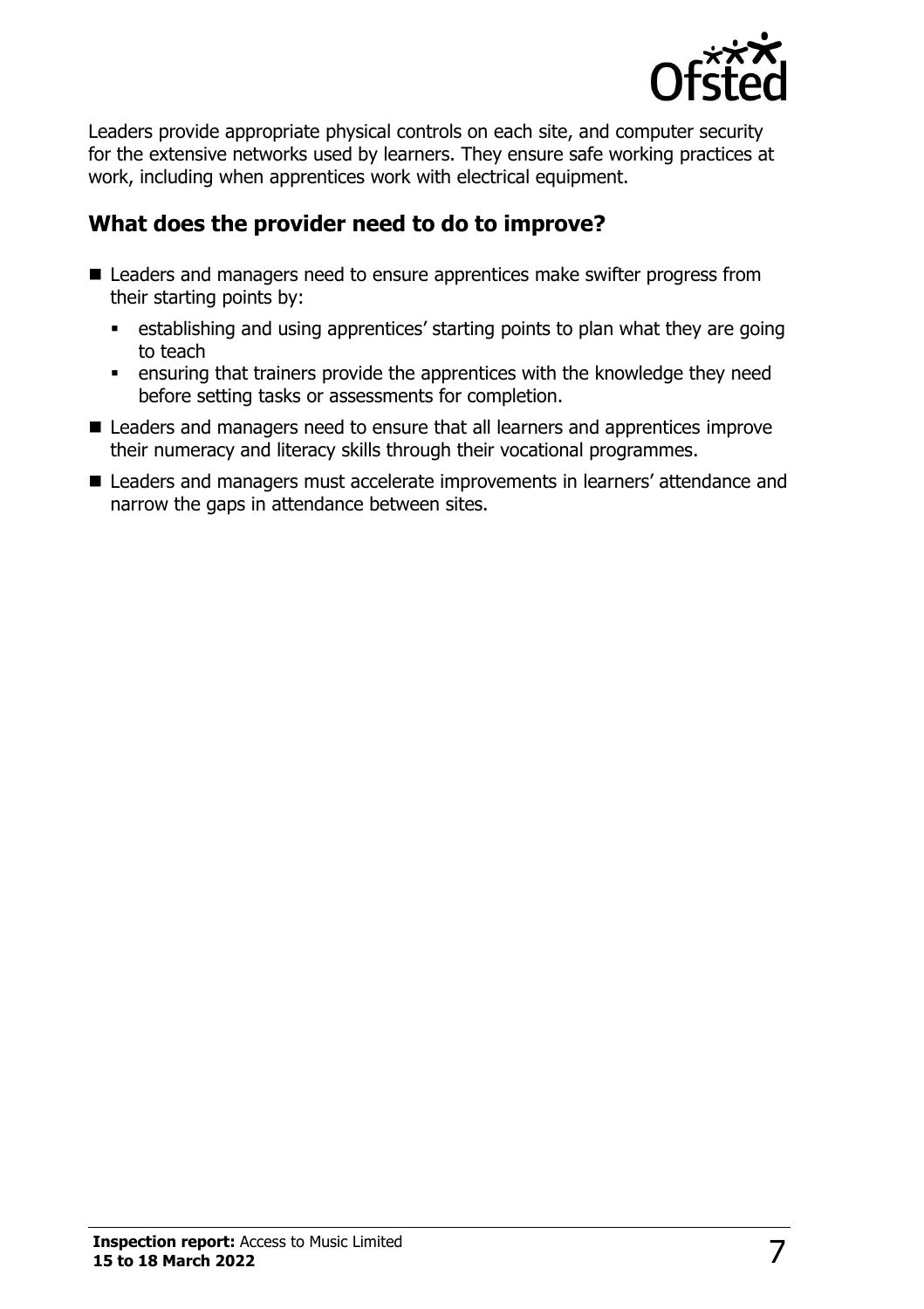

| Unique reference number     | 50313                                                                               |
|-----------------------------|-------------------------------------------------------------------------------------|
| <b>Address</b>              | <b>Access Creative College</b><br>50 Fountain Street<br>Manchester<br><b>M2 2AS</b> |
| <b>Contact number</b>       | 07825197611                                                                         |
| Website                     | https://www.accesscreative.ac.uk/                                                   |
| <b>CEO</b>                  | Jason Beaumont                                                                      |
| <b>Provider type</b>        | <b>Independent Learning Provider</b>                                                |
| Date of previous inspection | 17 to 20 May 2016                                                                   |
| <b>Main subcontractors</b>  | Nova Centric Limited<br>(Trades as Confetti Institute of Creative<br>Technologies)  |

**Provider details**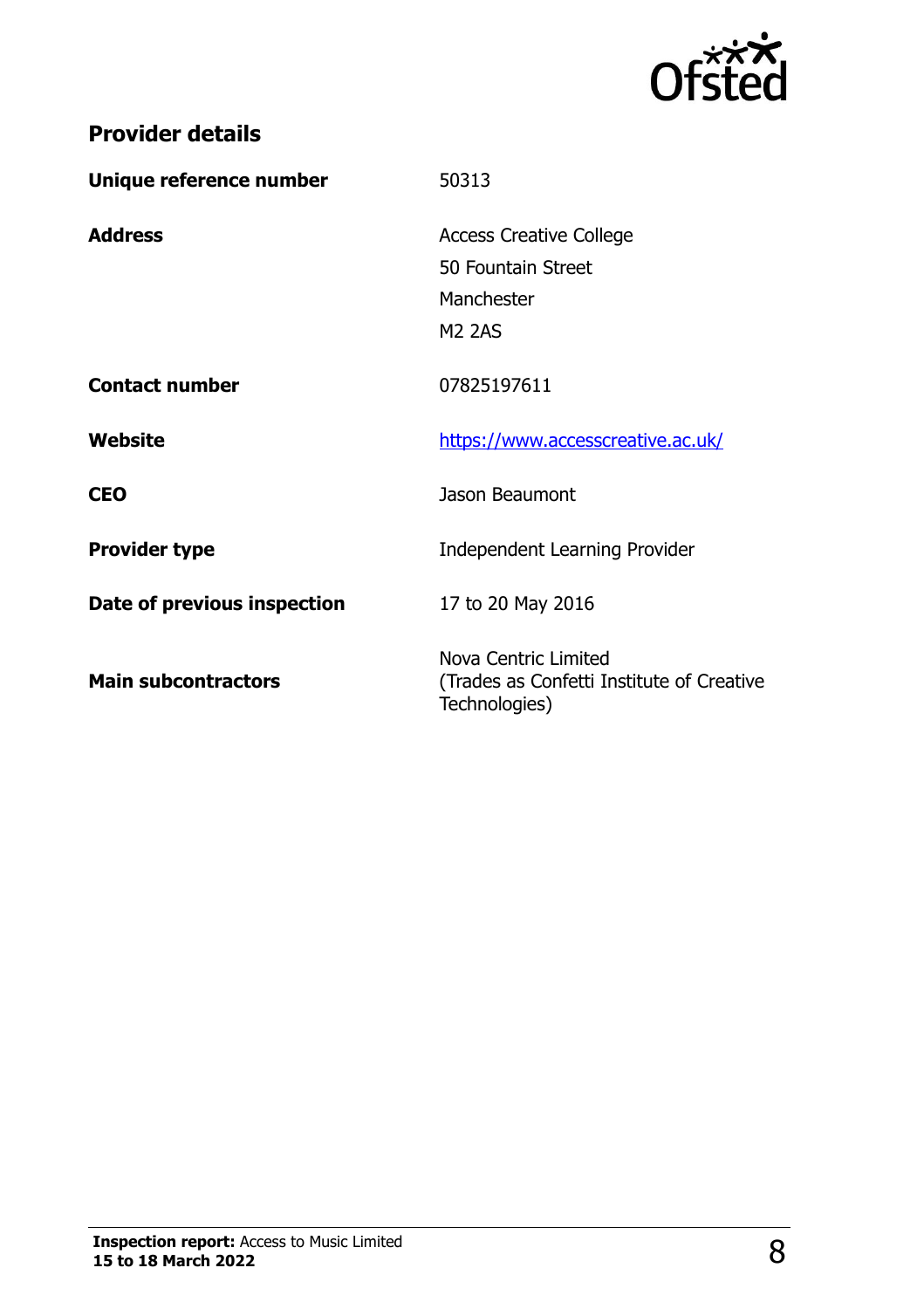

#### **Information about this inspection**

The inspection team was assisted by the Chief Operating Officer, as nominee. Inspectors took account of the provider's most recent self-assessment report and development plans, and the previous inspection report. The inspection was carried out using the [further education and skills inspection handbook](http://www.gov.uk/government/publications/further-education-and-skills-inspection-handbook-eif) and took into account all relevant provision at the provider. Inspectors collected a wide range of evidence to inform judgements, including visiting learning sessions, scrutinising learners' work, seeking the views of learners, staff and other stakeholders, and examining the provider's documentation and records.

#### **Inspection team**

Martin Ward, lead inspector **Her Majesty's Inspector** Stuart Collett Mark Parton Matt Hann Her Majesty's Inspector Her Majesty's Inspector Her Majesty's Inspector Rob Mottram **Contract Contract Contract Contract Contract Contract Contract Contract Contract Contract Contract Contract Contract Contract Contract Contract Contract Contract Contract Contract Contract Contract Contract Co** Maggie Fobister **Calculation** Ofsted Inspector Jacqui Deane **Deane Ofsted Inspector** Christina Christou Ofsted Inspector Joanne Keatley **Construction Construction Construction** Ofsted Inspector Mark Parton **Mark Parton Her Majesty's Inspector** Rachel Jablonski and Discrete Controller Controller Controller Controller Controller Controller Controller Controller Controller Controller Controller Controller Controller Controller Controller Controller Controller Contr